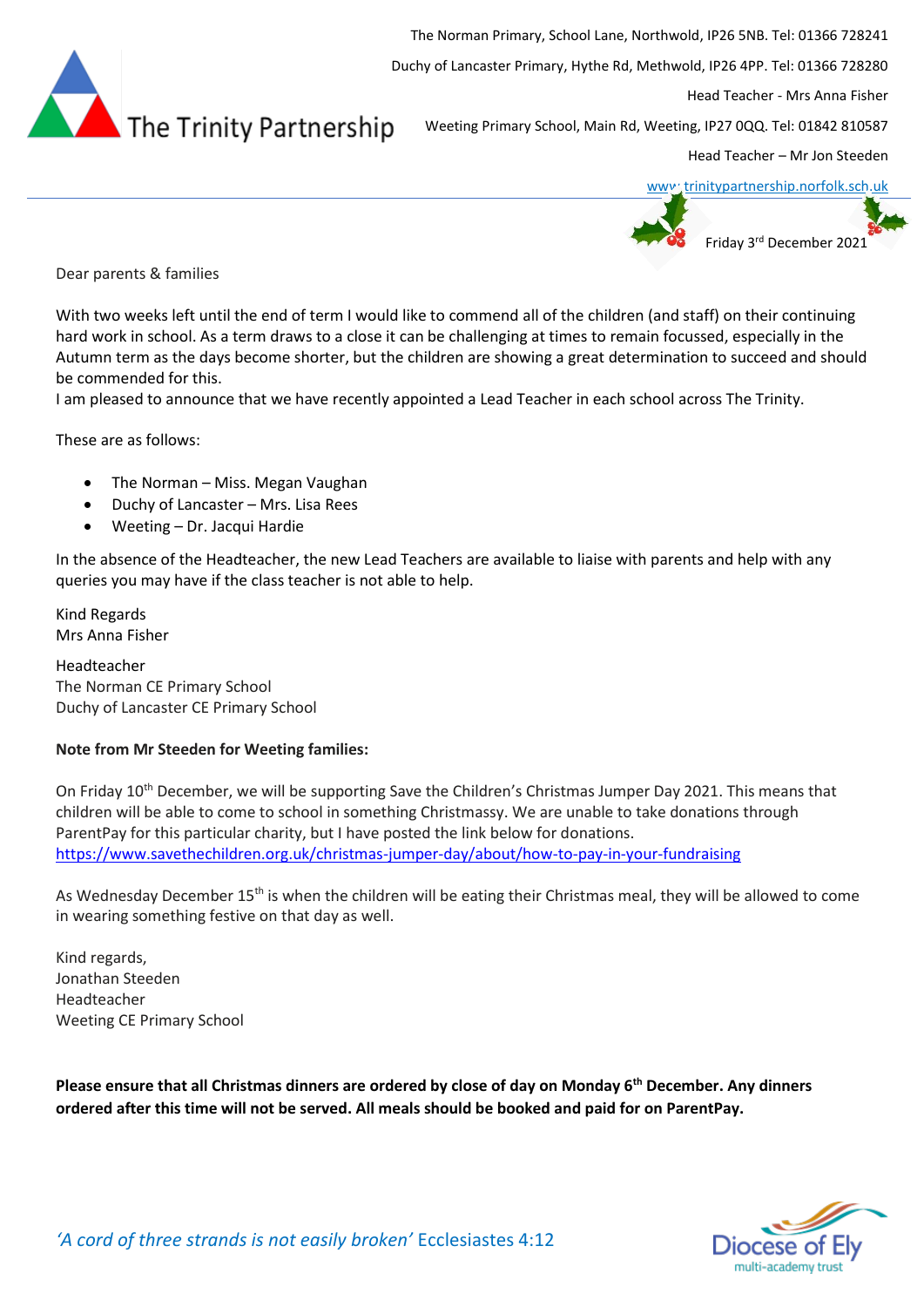



Also at Weeting Elm class have been very busy. In Maths they have been looking at dividing by 3 and 6. The children have been using concrete resources and pictorial representations to support their calculations. And in Science they have been classifying animals using sorting diagrams.

At Weeting this week Beech Class, they were very lucky to receive a set of Bee bots from some very generous parents as well as some other educational games. The children loved exploring the new resources and the Bee bots have become their new favourite!





On Monday Norman Primary School had a visit from Reverend Horan to talk to the children about the Posada. During the period of advent Mary, Joseph, Donkey and Lamby visit some of the Norman Families. Donkey is renowned for being a bit cheeky, we look forward to hearing about his adventures.

Mrs Banwell's Christmas Craft Club was a success with the children thoroughly enjoying decorating their own special gifts for family and friends.



Everyone at The Norman would like to send a special thanks to CLB Norfolk Woodcraft who, very kindly donated the wooden shapes for the children to decorate.







At Duchy of Lancaster the children have been busy making Christmas decorations, using cotton reels to hang on the tree at St. George's Church. We look forward to seeing them all on display. Stephen, Henry and Jakes are all ready to go.

#### **Attendance**

We would like to remind parents that children are expected to attend school regularly. At The Trinity Partnership our aim is to work with parents to ensure that all our pupils receive the most from their education and reach their full potential. Please also be aware

that, being late can be a disruptive way for children to start their school day as wellleading to lost learning time.

Although term time holidays are not considered to be exceptional circumstances, any request for a planned leave of absence must be completed in advance in all circumstances, including holidays.

If the school does not receive a request for leave, we will be unable to consider your individual circumstances andthe absence will be recorded as unauthorised. We are aware that sometimes an emergency medical appointmentcannot be avoided but we do ask that any routine medical appointments are made after school or in the school holidays.